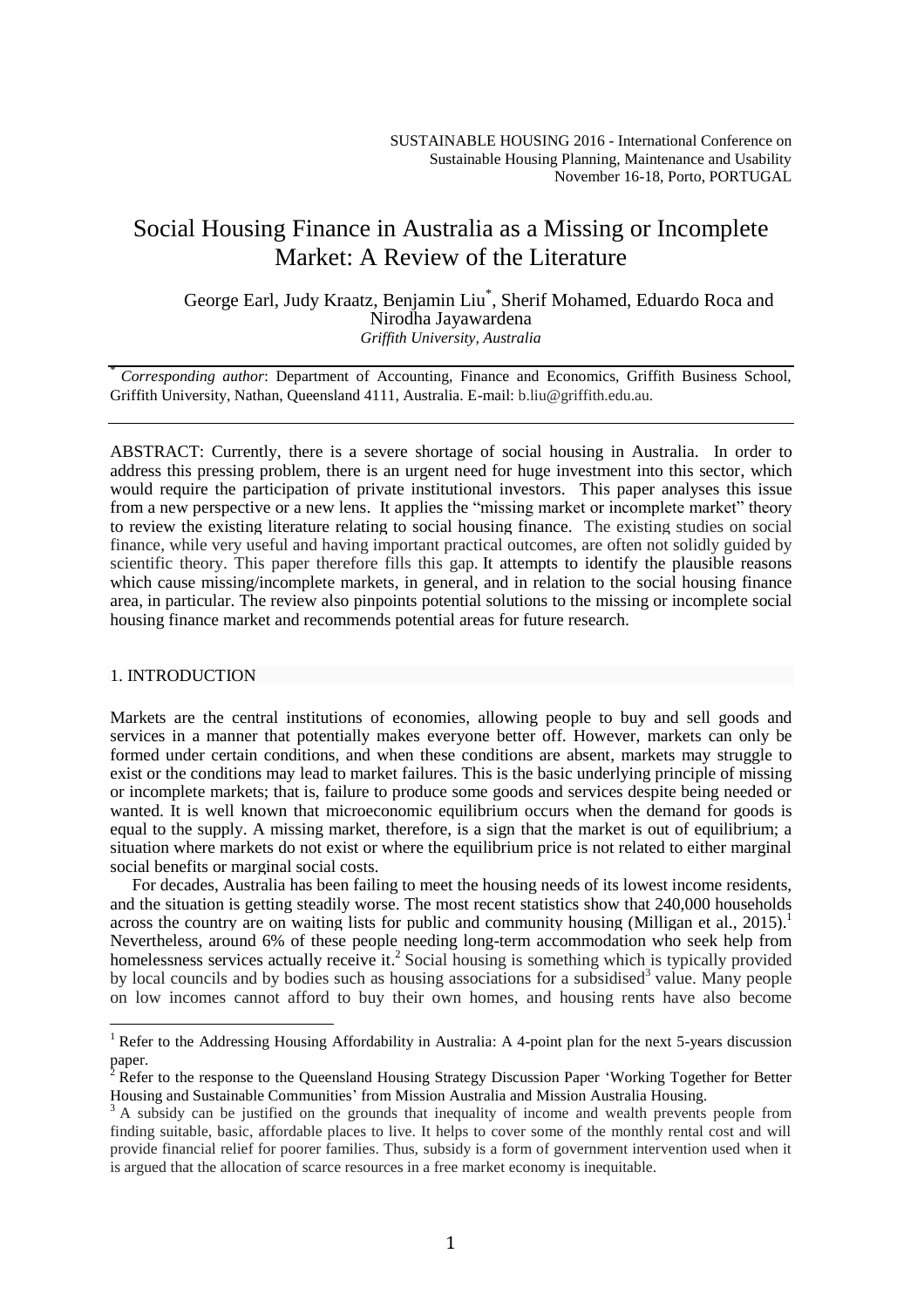increasingly unaffordable in recent years. Therefore, by definition, sustainable housing means that everyone should have the opportunity to live in a decent home at a price they can afford, in a place in which they want to live and work. However, the current social housing situation suggests that this issue is only partially addressing the growing demand for social housing. Social housing evolves through various channels in Australia. In 2003 the Commonwealth State Housing Agreement (CSHA) established an agreement to meet the housing needs of people for the duration of their needs. This arrangement provided access to safe and affordable accommodation as an alternative to private rental. The CSHA lasted for five years, providing 400,000 dwellings on a yearly basis to households in need (Australia Institute of Housing and Welfare, 2010). During this five-year period, over 170,000 households were on a waiting list for social housing. However, over time, funding for the management of CSHA was depleted and was exacerbated by the property price hike, which tightened supply and created the potential for an increase in homelessness across Australia.

In order to address this acute shortage of social housing in Australia, there is a need to boost social housing supply and it is estimated that this would require around A\$7 billion of investment annually. However, government subsidies for social housing are declining in financial terms (Financing affordable housing: a critical comparative review of the United Kingdom and Australia, Australian Housing and Urban Research Institute (AHURI), 2014). Private sector institutional investment has also been insignificant (Earl, 2014). Hence, the social housing finance market in Australia is a clear case of a missing or an incomplete market. There is an urgent need for innovative financing mechanisms to be created in order to address this missing or incomplete market phenomenon in social housing finance.

Our paper reviews the existing literature in the context of social housing finance and analyses the present situation using a new lens, eventually suggesting the need for innovative financing models, which can be used to bridge the gap in financing. In Section 2 of this paper, we examine the factors that limit/cause missing markets and provide a discussion of the modelling approaches to incomplete/missing markets. In Section 3, we review the literature related to social housing finance as a missing market, and propose a model which can be used to solve the financing constraints of the social housing market. Section 4 concludes the paper.

### 2. THEORY OF A MISSING OR INCOMPLETE MARKET

#### 2.1 *Factors that limit formation and completion of markets*

 $\overline{a}$ 

Market failure occurs when some costs and/or benefits are not fully reflected in the market price. For environmental assets, markets can fail if prices do not communicate society's desires and constraints accurately. Prices often understate the full range of services provided by an asset, or do not exist to send a signal to the market place about the value of an asset. That is, market failure is any feature of the market that reduces allocative efficiency.<sup>4</sup> This is the basic underlying principle of market failure. Theoretically, government intervention can increase these benefits (economic welfare). However, in practice and in some cases, this is debatable. In such cases, incentives become distorted and buyers and sellers exchange quantities that end up making them collectively worse off. The entrepreneur who can both identify a missing market and supply it stands to make a fortune. Sometimes reaching that market is a race. Any entrepreneur who can first supply the required product at a desirable price will have a leg up on the competition. The real money is to be made in developing a new product after identifying a missing market for it.

Many scholars state that the most extreme case of a missing market is in the case of pure public goods. Pure public goods clearly provide a benefit to the consumer, but, for several reasons, they are unlikely to exist in the market economy. It is a special case where there is a demand but no supply. The market mechanism is likely to fail to supply pure public goods because entrepreneurs are unlikely to enter the market, given the impossibility of charging consumers at the point of consumption. Because suppliers are not able to generate any revenue, or make a profit, a necessary

 $4$  Efficiency is defined as Pareto optimality – the impossibility of reallocating resources to make one person better off without making anyone else worse off.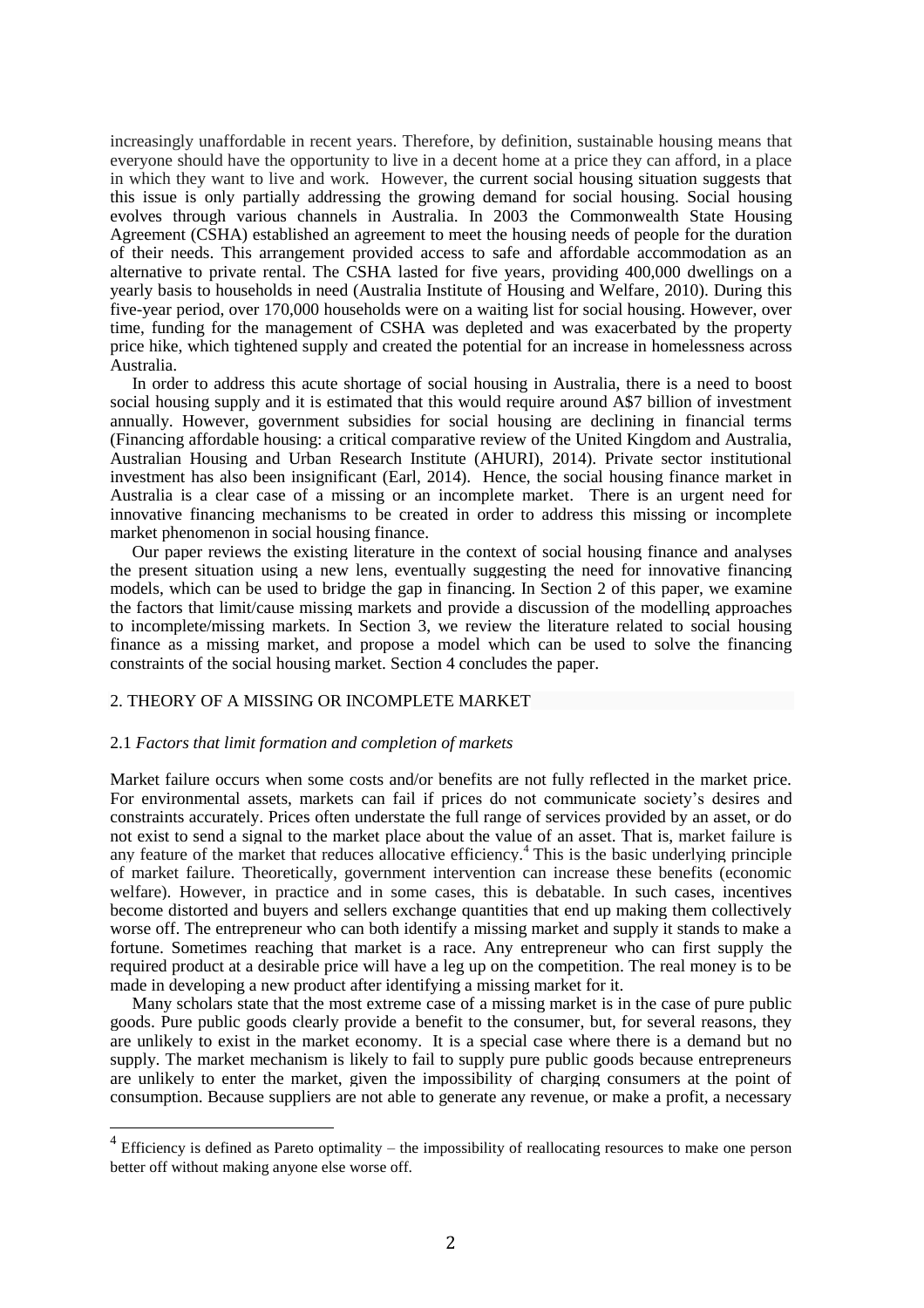condition for the formation of a market is absent, namely the absence of a profit incentive. With no incentive, entry into the market is deterred, resulting in a missing market.

Bromley (1989) argues for intertemporal externalities as missing markets in which future generations are unable to enter bids to have their interests protected. Consider a situation where the present generation takes an action on certain costs - such action precluding, ten years hence, accounting certain damages to those living at that time. While the assumption of certainty here is unrealistic, it will simplify the story and help to focus attention on the pertinent analytical issue. The interests of the future are only protected by an entitlement structure that gives the present generation a *duty* to consider the interests of the future. Future generations thus obtain a correlated *right*. Thus, Bromley (1989) classifies two aspects of missing markets. The first is asymmetrical externalities - in which only the present generation is able to act so as to relieve the future of unwanted costs. The second aspect is when the present generation is faced with the choice of spending funds today that will have the effect of reducing (or eliminating) future damage. Because the future generation is not able to have its interests represented in this matter, Bromley (1989) suggest that in this instance, a missing market exists.





*Note.* The shaded area in blue represents the welfare loss.  $P_E$  and  $Q_E$  are the equilibrium price and quantity respectively  $P^*$  and  $Q^*$  (in blue) are the price and quantity after adjusting the negative externalities respectively.  $P^*$  and  $Q^*$  (in red) are the price and quantity after adjusting the positive externalities respectively.

Externalities and public goods are related because externalities tend to occur in public good media. (e.g., air or noise pollution,  $CO<sub>2</sub>$  buildup (negative externality) and education/training (positive externality)). This scenario is depicted in Figure 1-[I] shaded in blue, where beginning at fairly low output levels, others begin to be harmed by increasing consumption of the goods generating negative externalities. Hence, the true social benefit of consuming goods with negative externalities lies below the private benefits, as shown in the blue dashed line in Figure I-[I]. The equilibrium quantities of activities giving rise to negative externalities is too large at  $Q_F$ , relative to the socially optimal quantities, as shown as  $Q^*$  (in blue). The welfare loss from too much of the offending activity, which causes negative externalities, is represented in the area shaded in blue. The missing market here stems from the fact that negative impacts on those harmed do not register with those engaging in activities giving rise to those negative impacts. Thus, one way to correct this situation, first advanced by Pigou (1920) is to increase the price (by a "tax" or "fine") on those consuming the goods in an amount equal to the marginal damages they impose on those harmed. If a tax is charged in an amount equal to the vertical distance between  $Demand_{nriwate}$  and  $MSB_{society}$  (in blue), those consuming the damaging goods will face a full price of  $P^*$  (in blue),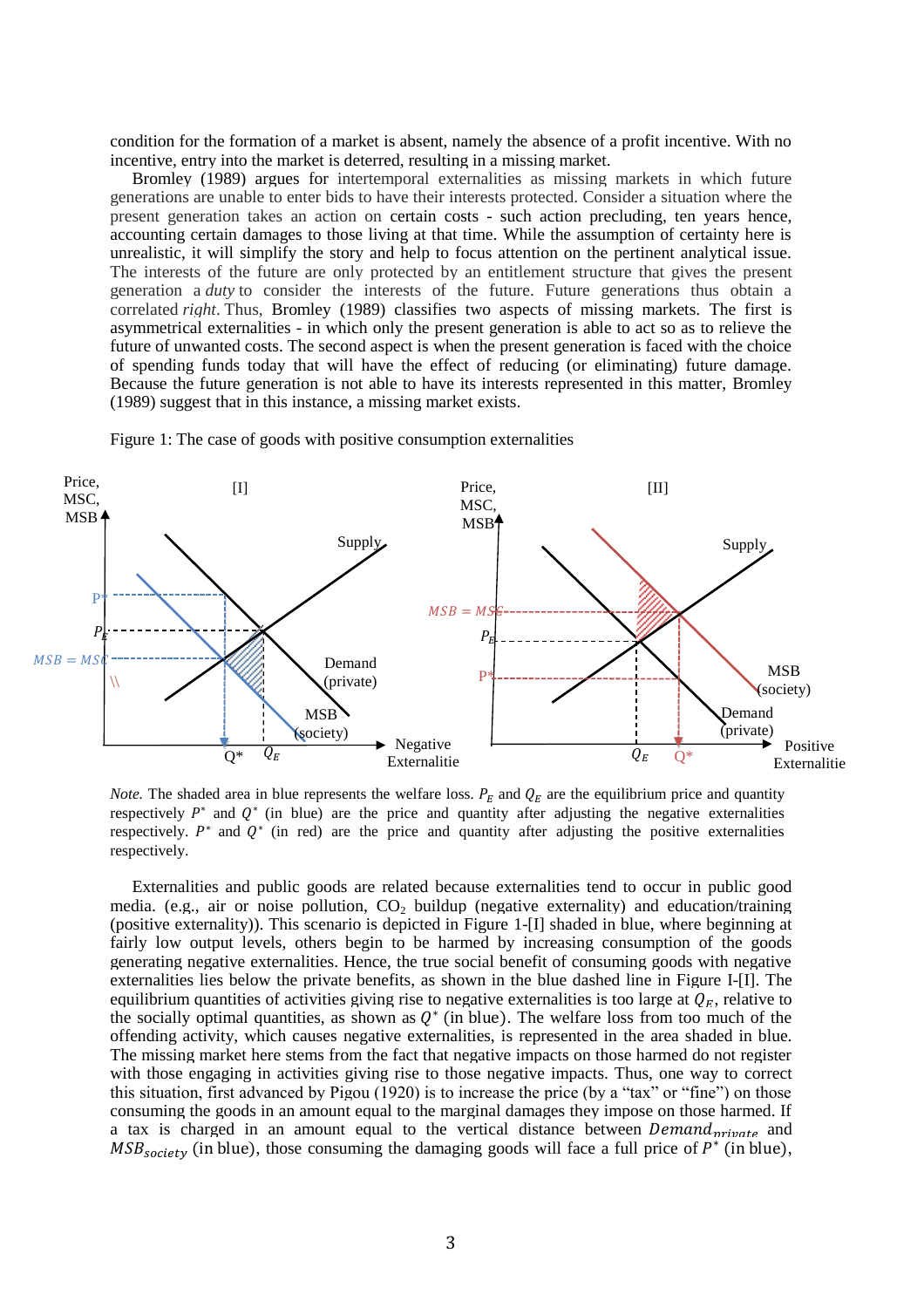which will result in  $Q^*$  (in blue) of the offending activity being chosen. Therefore, the tax will replace the missing market, returning society to the desirable efficiency results of the perfect market case. That is, the goods will be valued by society at an amount that includes any remaining environmental damage. Similarly, the case of positive externality is represented in red in Figure 1- [II]. Pigou's (1920) policy implication is that the positive implication will subsidise the buyer of the goods, providing an incentive to purchase more goods.

Coase (1960) first proposes a theory to solve problems of externalities and the provision of public goods. He states, "It is always possible to modify by transactions on the market the initial legal delimitation of rights. And, of course, if such market transactions are costless, such a rearrangement of rights will always take place if it would lead to an increase in the value of production" (Coase 1960, p.15). Essentially, the Coase theorem asserts that in the absence of transactions costs, the capacity to offer other agents inducements to change their behaviour provides the functional equivalent of the missing market(s) in external effects. Thus, the circumstances under which Coase's theorem is operable is somewhat limited.

Coase's (1960) analysis is illustrated in Example 1.1, a resort and a paper mill, which may operate on a certain lake or which may relocate. The resort would be willing to pay the paper mill up to  $\alpha_2 - \alpha_1$ , to operate elsewhere, and the paper mill would be willing to do so for any payment of at least  $\beta_2 - \beta_1$ . Therefore, the resort can profitably (for both firms) induce the paper mill to relocate if and only if  $\alpha_2 + \beta_1 \ge \alpha_1 + \beta_2$ , which is the necessary and sufficient condition for relocation of the paper mill to be efficient. In Example 1.1, the actions of the paper mill operator affect the payoffs of the resort owner but not vice versa, so only one market is missing, the market for control of the paper mill's pollution.

| $\beta_2 > \beta_1$   |             | The paper mill (PM)          |                       |
|-----------------------|-------------|------------------------------|-----------------------|
| $\alpha_2 > \alpha_1$ |             | On the lake                  | Elsewhere             |
| $\alpha_1 > \alpha_0$ |             | $(i = 1)$                    | $(i = 2)$             |
| The                   | On the lake | <i>PM Profit</i> = $\beta_2$ | PM Profit = $\beta_1$ |
| resort                | $(i = 1)$   | R Profit = $\alpha_0$        | R Profit = $\alpha_2$ |
| (R)                   | Elsewhere   | PM Profit = $\beta_2$        | PM Profit = $\beta_1$ |
|                       | $(i = 2)$   | R Profit = $\alpha_1$        | R Profit = $\alpha_1$ |

Source: Bigelow (1993) p. 2.

The Coase theorem is only derived when only one market is missing. Bigelow (1993) modifies the Coase theorem to a scenario where more than one market is missing. He introduces side payments using a bimatrix game involving externalities, and the resulting equilibrium is called an induced equilibrium. When induced equilibria exist, they weakly Pareto-dominate the Nash equilibrium of the original game without side payments. When, because of externalities, one market is missing, an induced equilibrium always exists, is uniquely valued, and is Pareto-efficient. When more than one market is missing, induced equilibrium may not exist, may be Paretoinefficient, and may be Pareto ranked. Bigelow (1993) suggests that it is the possibility that one agent could "buy out" the other. The buying agent would then internalize all the costs and benefits and she (he) would have an incentive to bring about an efficient outcome.

Missing market phenomenon can be caused by simple demand shifts, or the effects of timing on the market. Similarly, missing markets can be attributed to much more complex factors. One example is the electric car. Customers may wish to purchase these cars, but are hesitant to do so because of a lack of information about their long-term performance, as well as the availability of charging stations. Suppliers, on the other hand, are hesitant to produce these cars because customers are still unsure about the future of these vehicles. This lack of coordination and communication has created a missing market in the car industry. A missing market can also be caused by lack of technology to produce a good, or by a lack of information. Moreover, people impacted by air and water pollution (negative externalities) may demand the service of remediation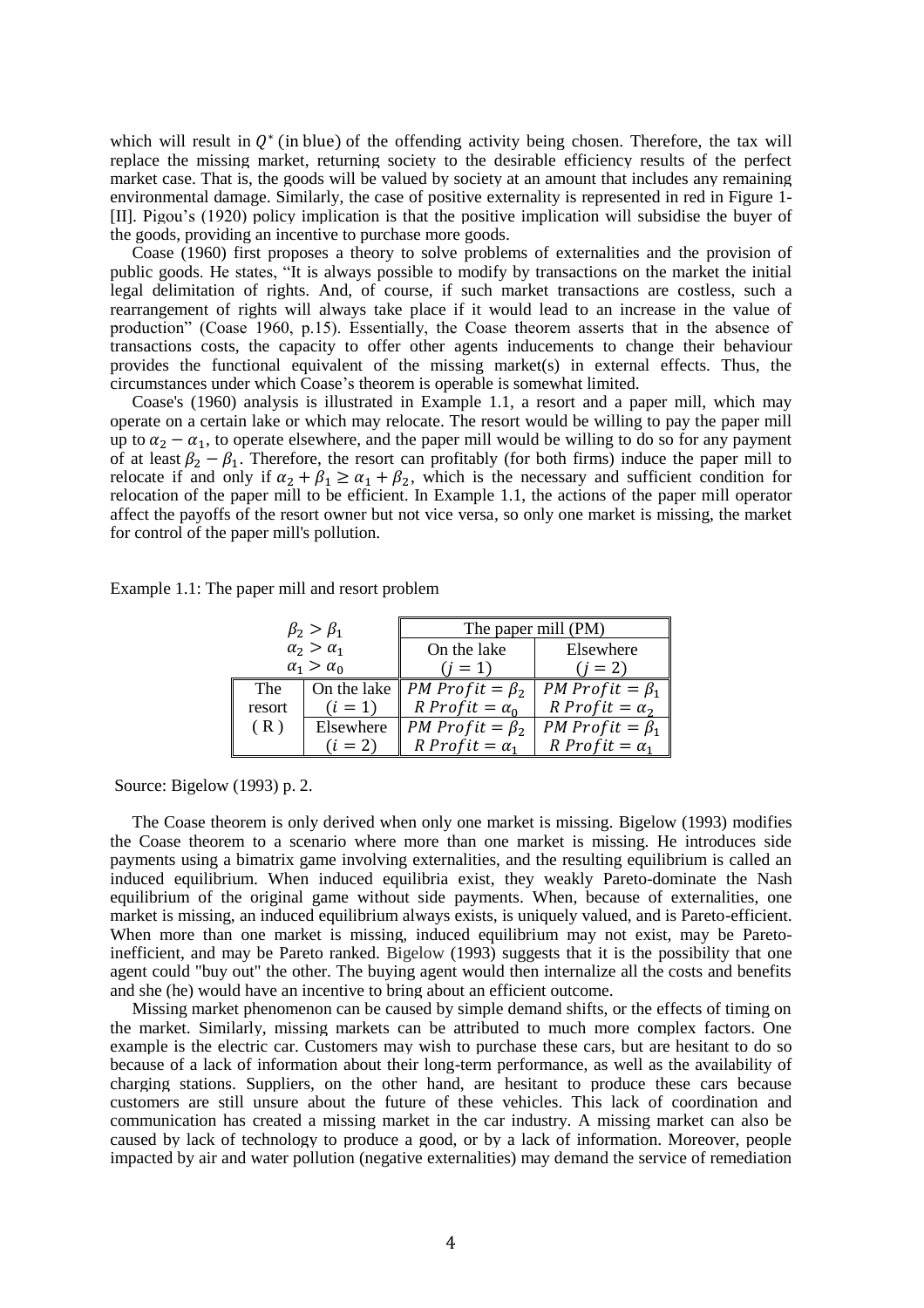of the current pollution levels. A missing market exists in this example because of the difficulty in identifying who is responsible for the pollution. Stiglitz et al. (2000) categorize market failures into six groups — failure of competition, public goods, externalities, incomplete markets, information asymmetries and unemployment and other macros economic disturbance. Morey (2015) identifies six categories of market failure — common property, externalities, public commodities, excess market power, lack of markets, and distortions in capital markets.

Using a health insurance market as an example, Frakt (2011) categorizes the reasons for market failures into three groups—failure of competition, incomplete markets and information asymmetries. According to Frakt (2011), in the sphere of health insurance, the competition can never be perfect. Insurance policies are not identical. Thus, one can think of each policy as a unique product with its own degree of monopoly power. However, there are lots of proposed solutions to this, such as: antitrust enforcement, competition across state lines, deregulation at various levels, including elimination of minimum benefits standards, and so on. Frakt (2011) defines an incomplete market as being one where the consumers would be willing to pay more than the cost of a good or service, but it is not provided. In the US, the market for prescription drug insurance for Medicare beneficiaries was glaringly incomplete until 2006. The market for hospital and physician services insurance for the elderly was also incomplete until 1996. Government responses in all these cases (banning medical underwriting, encouraging exchanges, offering Medicare) are designed to address the incompleteness of health insurance markets. The third reason Frakt (2011) identifies as a cause of market failure is information asymmetry. Information asymmetry exists when one participant in a market transaction knows more than another in ways that pertain to cost or price. Such asymmetries abound in health insurance. Individuals have private knowledge about expected utilization that insurers lack, leading to adverse selection. Individuals also may know more about their personal value of the insured services than do insurers, leading to moral hazard. Providers know more than insurers about cost and quality, leading to inefficient levels of reimbursement. Private entities are likely to be just as capable of limiting moral hazard (e.g., by cost sharing or care management) and discovering cost and quality information (e.g., combating fraud) as government. Private entities can also address the degree of selection into their products, but not without exacerbating the problem of incomplete markets (e.g., not offering services that attract high risk enrollees or attempting to shed high risks).

Furman (2008) highlights three specific reasons for market failures<sup>5</sup>. He states that laws/regulations can impact upon the formation of markets. Laws or regulations, either deliberately or inadvertently, can favour certain products or financial instruments, making it harder for alternative and potentially more attractive markets to develop. One example, according to a 2008 Hamilton Project paper by Caplin, Cunningham, Engler, and Pollock (2008) is the way that householders finance their house purchases. Caplin et al. (2008) argue that an attractive way to finance a house is through "shared-equity mortgages," a product that would allow families to mitigate some of the financial risk associated with buying a home by having to repay the bank less money in the event that the house falls in value. But shared-equity mortgages are virtually nonexistent today, in part because they have a hard time competing against the tax benefits that are reserved exclusively for traditional, pure-debt mortgages. Caplin et al. (2008) propose levelling the playing field in the mortgage market by allowing tax deductions for shared-equity mortgages, and other regulatory reforms that they believe would allow the private market to alleviate some of the risks of home ownership.

Second, Furman (2008) states that market failures could impede the creation of a market. One classic example of this scenario in insurance markets is "adverse selection", a phenomenon that occurs when individuals know more about their own risks than the insurer does. Those individuals with the lowest level of risk may decide it is not worth buying insurance. When they drop out, people with higher levels of risk remain in the pool and drive up insurance prices, leading even more people to drop out and driving prices still higher. The result can be to eliminate potentially

 $\overline{a}$ 

<sup>&</sup>lt;sup>5</sup> 'Missing markets: why markets that can reduce risks are missing and what can be done about it'. Discussion paper released by The Hamilton Project.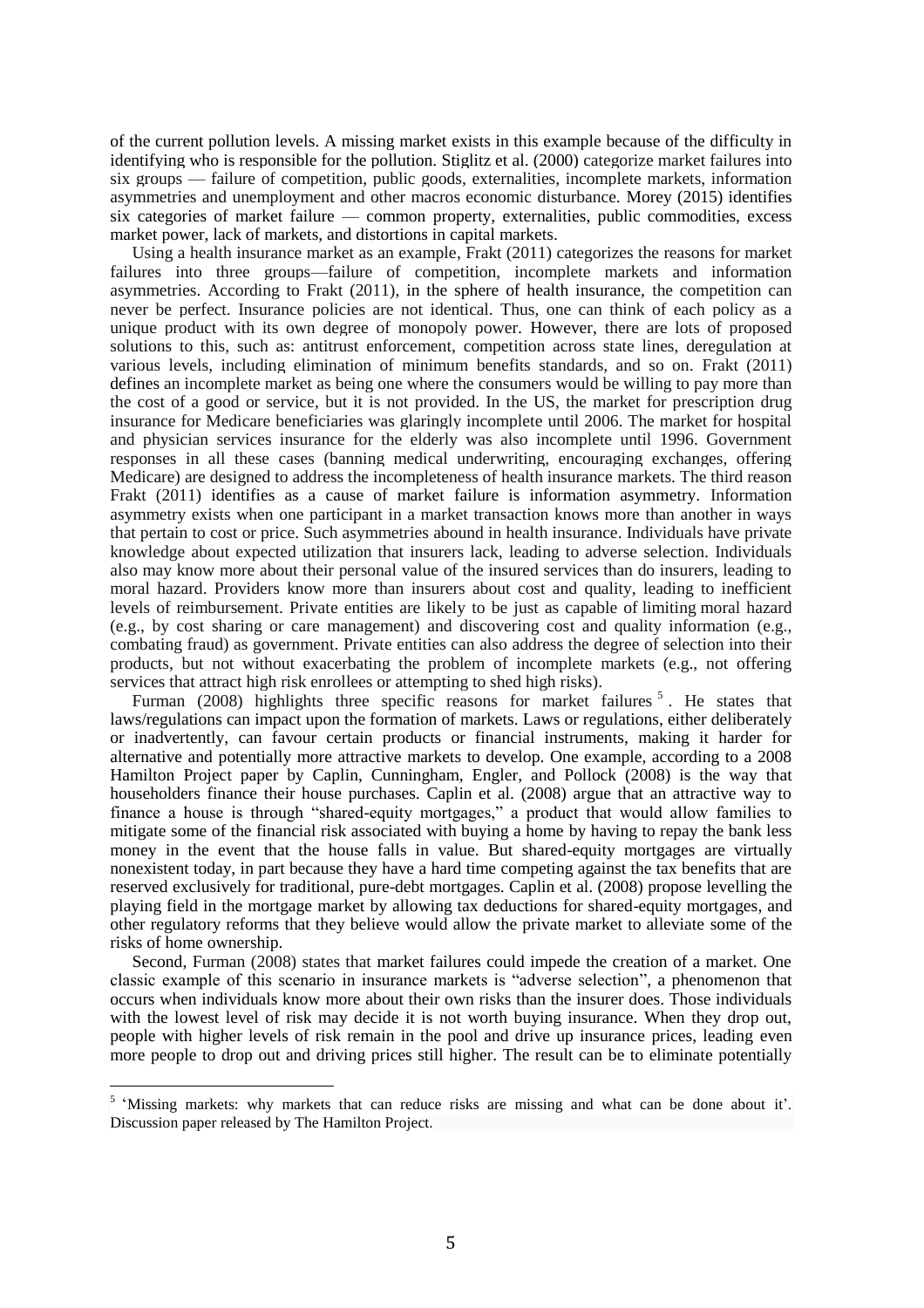valuable markets. Adverse selection is a major issue in health insurance, but it is one that can potentially be overcome with the right government policies. For example, another Hamilton Project discussion paper by Emanuel and Fuchs (2007) proposes giving individuals risk-adjusted vouchers to buy health insurance from private firms, a process that would enable private market competition to focus on improving quality rather than just attracting the healthiest workers.

Third, behavioural obstacles might impede the creation of valuable markets. This problem may particularly afflict markets designed to reduce risks and provide financial services, since people may have predictable biases that lead them to avoid purchasing particular products. Gale et al. (2006) identify behavioural biases as being another impediment to the development of the market for lifetime income products. Individuals may be reluctant to turn a large sum of money into a series of smaller monthly payouts, despite the many benefits of this system. One way to help overcome these behavioural obstacles is through institutional mechanisms that default people into trial lifetime income payments, and through inertial decision-making, encouraging them to stay with the product. In conclusion, market-based or market-like solutions can be an attractive way to help solve a number of social problems and reduce the risks faced by individuals and communities. In some cases, this is just a matter of eliminating the obstacles to these markets. But in many other cases, market failures and behavioural obstacles make a "free-market" solution untenable, leaving a critical role for an effective government to help create the conditions for sound markets to flourish. Market-based solutions are a useful complement to the traditional, critical role of an effective government in fostering broad-based economic growth and economic security.

Many economists consider that information asymmetry is a major source of market failures as it affects how individual assess the quality of goods and services available in the market place (Akerlof, 1970; Spence, 1976; Stigliz, 2000). However, it is observed that asymmetric information also creates the conditions for entrepreneurs to search for new business opportunities, leading them to find ways to acquire 'more and more accurate and complete mutual knowledge of potential demand and supply attitudes' (Kirzner, 1997). Therefore, Barbaroux (2014) claims that information asymmetry plays a dual role as it raises transaction costs and generates market failures but at the same time, creates market opportunities, providing incentives to develop innovations through the creation of new ventures. Figure 2 depicts the factors affecting the missing market concept in generic form.





# 3. SOCIAL HOUSING FINANCE AS A MISSING OR INCOMPLETE MARKET

As mentioned, it is estimated that around AUD7 billion of investment is needed annually to address the social housing shortage. The national and state governments, given their budgetary challenges, will not be in a position to meet this funding need by themselves. Hence, there is an urgent need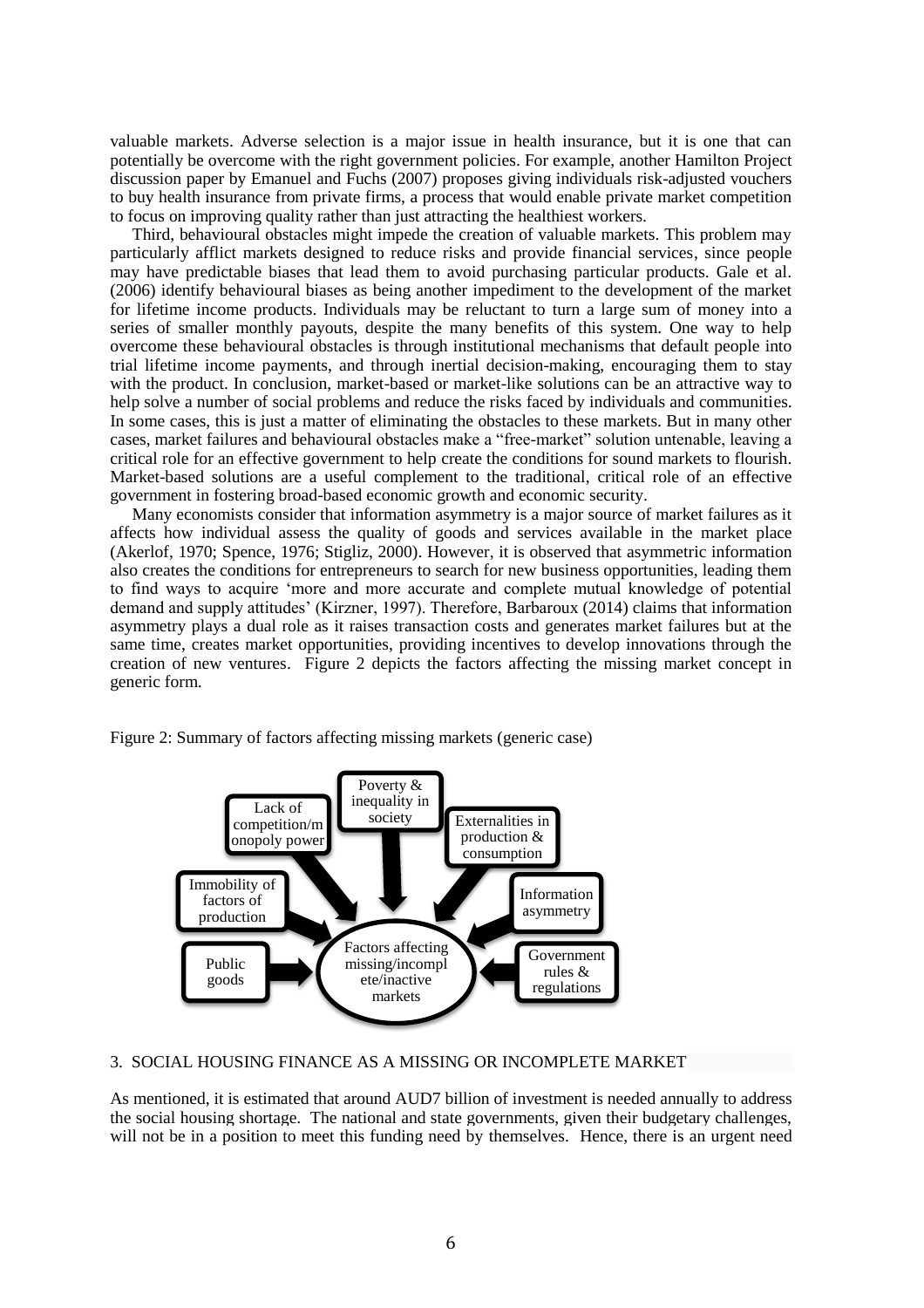for private sector institutional investment. As also mentioned, unfortunately at this stage, just a pittance is provided by the institutional investor sector (Earl, 2014).

Hence, the social housing finance market itself is missing or incomplete. There is a huge imbalance between the supply of and demand for social housing funds which can be represented by Figure 3 below. However, the estimated amount of AUD 7 billion could be even more if we account for the social demand. It is unclear whether the models and funding solutions discussed in the literature account for both private and social demand (accounting for possible externalities) or just for private demand only.

Figure 3: Supply of and demand for funds



A long-standing challenge in enabling affordable housing is to establish a sufficiently large and continuous stream of funding; which would ideally be predictable, sustainable and responsive in catering for the rising demand. It is well understood that government alone cannot cope up with the increasing demand for social housing financing. Hence, there is an urgent need to look at innovative ways to fund this need with the collaboration of private institutional investors. The AHURI research paper "Financing rental housing through institutional investment" outlines some key barriers to slowing down the private institutional investment in affordable housing in Australia (see Table 1 below).

Table 1: Key barriers to entry for the private institutional investors

| Scale              | Institutional investors require scale to justify the costs associated with new<br>investment, as well as their need to diversify the portfolio risk.                                                                                                                                                                                 |
|--------------------|--------------------------------------------------------------------------------------------------------------------------------------------------------------------------------------------------------------------------------------------------------------------------------------------------------------------------------------|
| Return             | Investors require secure and predictable returns corresponding with similar<br>investment classes and risk profiles.                                                                                                                                                                                                                 |
| Liquidity          | While both retail investors and institutional investors are likely to hold investments<br>for a long time span, regulation of many of these funds requires that only a certain<br>proportion of the total portfolio be invested in assets that are illiquid, as<br>institutional investors require the ability to disinvest quickly. |
| Investor awareness | As property exposure can be gained through other investment assets such as bank<br>shares, investors should be convinced of and alerted to opportunities in affordable                                                                                                                                                               |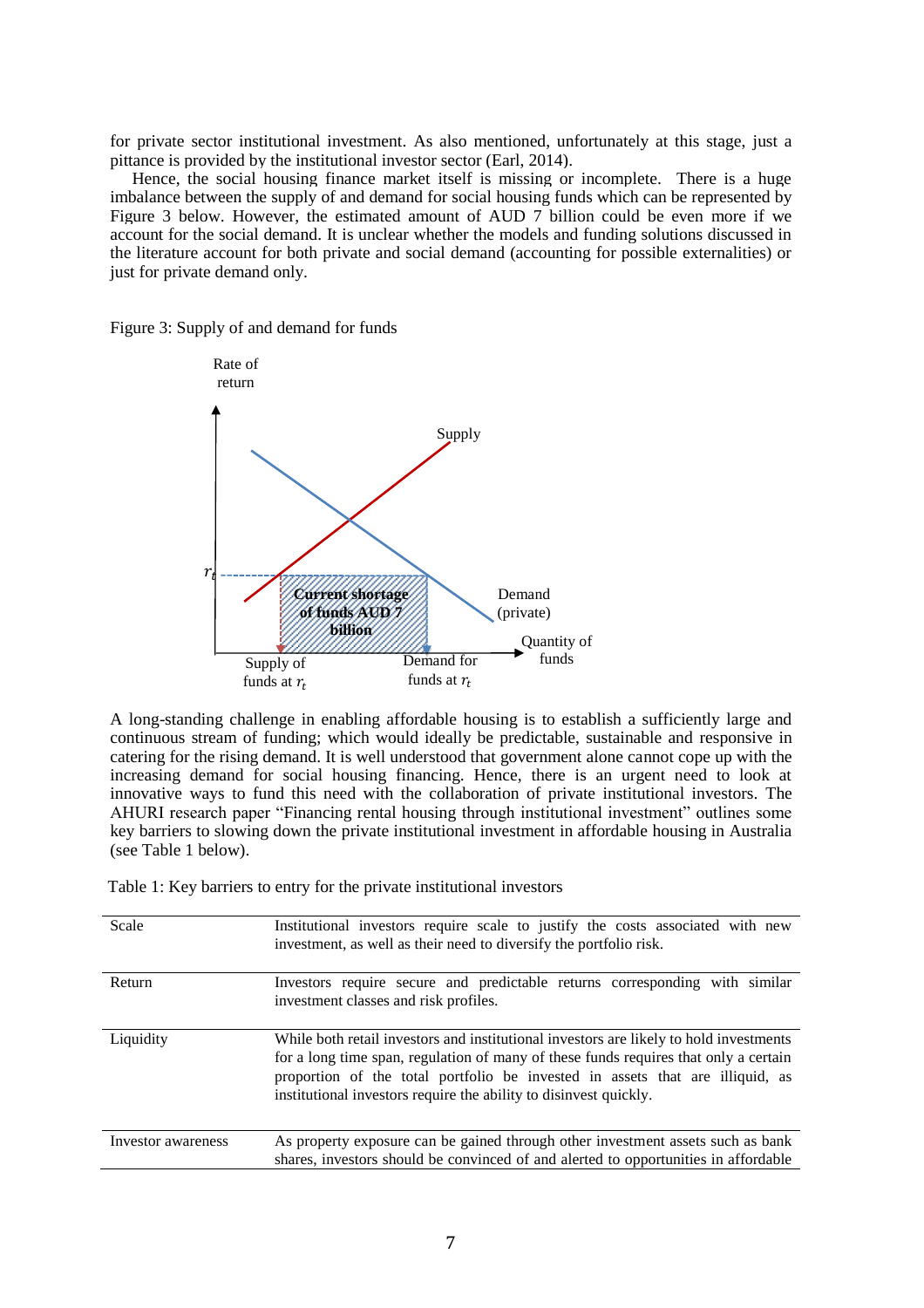|                              | housing investment.                                                                                                                                                                                                                                               |  |
|------------------------------|-------------------------------------------------------------------------------------------------------------------------------------------------------------------------------------------------------------------------------------------------------------------|--|
| Long-term<br>policy settings | consistent Stable, robust and consistent government commitment in order to manage and<br>assess risks and returns.                                                                                                                                                |  |
| Project pipelines            | It may be necessary for affordable housing investment to be pre-planned and long-<br>term, to ensure that it is worthwhile for the private sector to invest in expertise and<br>capability in this asset class.                                                   |  |
| Governance                   | Institutional investors may be keen to see independent governance structures and<br>improved transparency and reporting, to ensure decisions are made in the interests<br>of maximizing the value of the property portfolio and the associated income<br>streams. |  |
| Capacity                     | While the community housing sector has expanded significantly, it still remains<br>only one quarter the size of the public housing system.                                                                                                                        |  |

Source: AHURI March 2013, 'Financing rental housing through institutional investment' cited in Affordable Housing Working Group: Issues Paper by Council on Federal Financial Relations

Opportunely, compared with overseas jurisdictions including the United Kingdom and the United States, the scale and sophistication of social and affordable housing finance in Australia is limited. Australia's largest non-profit community housing providers (CHPs) each typically own or manage around 2,000-3,000 dwellings. On the supply side of the social housing finance market in Australia, Table 2 below provides a summary of the involvement of some institutional investors.

Table 2: Social housing fund supply in Australia

| <b>Institutional Investor</b>                        | Potential social housing investment                                                                                                                                                                                                                              |
|------------------------------------------------------|------------------------------------------------------------------------------------------------------------------------------------------------------------------------------------------------------------------------------------------------------------------|
| Westpac Institutional Bank<br>٠                      | Announced a \$61 million loan facility to NSW community housing<br>provider in 2013, St George Community Housing Ltd, for the<br>development of 275 new dwellings.                                                                                               |
| ٠                                                    | Further, they announced in 2013, that it would commit \$2 billion in<br>lending to social and affordable housing by 2017.                                                                                                                                        |
| Australian super funds                               | \$200 billion in investment in social housing in total.                                                                                                                                                                                                          |
| (Total of \$1.5 trillion in capital)<br>٠            | \$32<br>superannuation fund Health Employees<br>The<br>billion<br>Superannuation Trust Australia (HESTA) has made a \$30 million<br>investment in Horizon Housing, a community housing provider in<br>Queensland, which is managed by Social Ventures Australia. |
| $\bullet$                                            | AustralianSuper plans to invest \$1 billion in residential master-<br>planned community projects.                                                                                                                                                                |
| $\bullet$                                            | Industry superannuation fund Hostplus is investing in a \$400<br>million joint venture with Villawood on the Gold Coast.                                                                                                                                         |
| The Ashwood Chadstone Gateway<br>project in Victoria | The largest non-profit housing development in Victoria, valued at<br>around \$140 million. The project is a mix of 210 social housing<br>units, 72 private dwellings, and a multi-function space which is                                                        |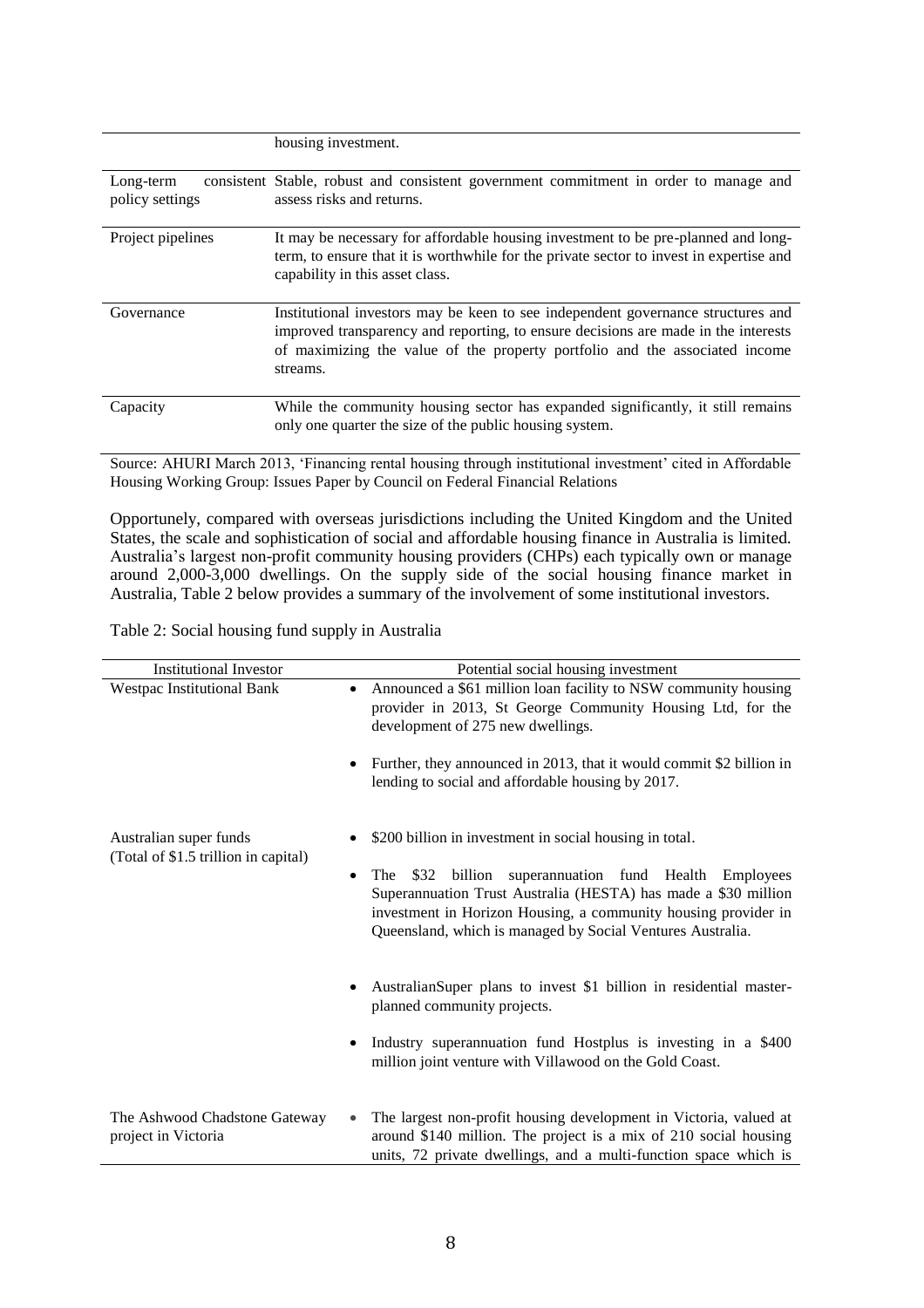now used for a social enterprise to provide employment training to local youth.

| Victoria.                      | 20-unit |  | building. • To reduce costs on the development, Breathe are cutting out any |
|--------------------------------|---------|--|-----------------------------------------------------------------------------|
| 'Nightingale,' in Brunswick by |         |  | marketing, sales, and real estate agent costs. The units will also not      |
| <b>Breathe Architects</b>      |         |  | have individual laundries, or any basement car parking.                     |

## Source: Compiled through the use of various online newspapers

In an attempt to provide finance for social housing, there have been a number of models which have been tried or proposed. These models have often involved collaborations between the private sector and governments, given that institutional investment in Australia's social housing is reported at less than 1% (Earl, 2014, in Kraatz, 2015). Yates (1999) states that, in the extant literature, the role of government in social housing financing is emphasized by two factors; efficiency and equity. Markets are subjected to fail due to imperfections such as asymmetric information between buyers and sellers, and to correct these inefficiencies, governments can interfere and ensure transparency. While restricted funding is not the only contributor to the chronic shortfall in social and affordable housing stock, improved access to capital is an important piece of the puzzle in addressing the challenge. There is tremendous potential to use private sector financing, including institutional capital, to help bridge the gap in supply. There are several challenges in attracting private capital; 1) less economies of scale for providers and a perception of increased credit risk from institutional investors, limiting the ability for community housing providers to access low cost capital over longer terms. Institutional investors are seeking large-scale (greater than \$100m) transactions lending (or investing) to organisations with a recognised credit rating. 2) Rental yields are significantly below market returns, making it a less attractive investment. 3) Institutional investors are attracted to markets and assets with stable regulatory environments and reliable cash flows. Short term measures and inconsistent policy direction create uncertainty, making investors nervous and unlikely to invest in such a market.

These financing models are briefly discussed below.

## 3.1 *Housing loan/bond aggregators*

The housing bonds aggregator is a popular way of attracting greater private sector investment in affordable housing in Australia. Individual housing providers often find it difficult to attract finance for expansion as the loans they are seeking are either too small for institutional investors, or are not worthwhile for the housing provider.

In the U.K., in 1987 the Housing Finance Corporation (THFC) established an independent, specialist, not-for-profit organization that makes loans to regulated housing associations which provide affordable housing throughout the country. THFC funds itself through the issue of bonds to private investors and by borrowing from banks.

Moreover, two Australia superannuation funds, Cbus and Industry Super Australia (ISA), favour debt financing in the form of this method. They propose a bond aggregator model. This model is effective at bringing greater institutional investment into affordable housing. The Affordable Housing Corporation in Australia helps to overcome collective action problems by assessing and aggregating funding proposals from affordable housing providers. Government credit support for bonds issued by the Corporation helps to address the risk/return challenge of affordable housing investment.

# 3.2 *Australian housing finance aggregator (AHFA)*

Similar to the housing bond aggregator, Social Ventures Australia (SVA) and the Macquarie Group propose a housing finance aggregator that would enable social and affordable housing providers to access lower cost debt for longer terms, unlocking desperately needed 'fit-for-purpose' funding into the sector. They state that this model is a viable solution that, with limited government support,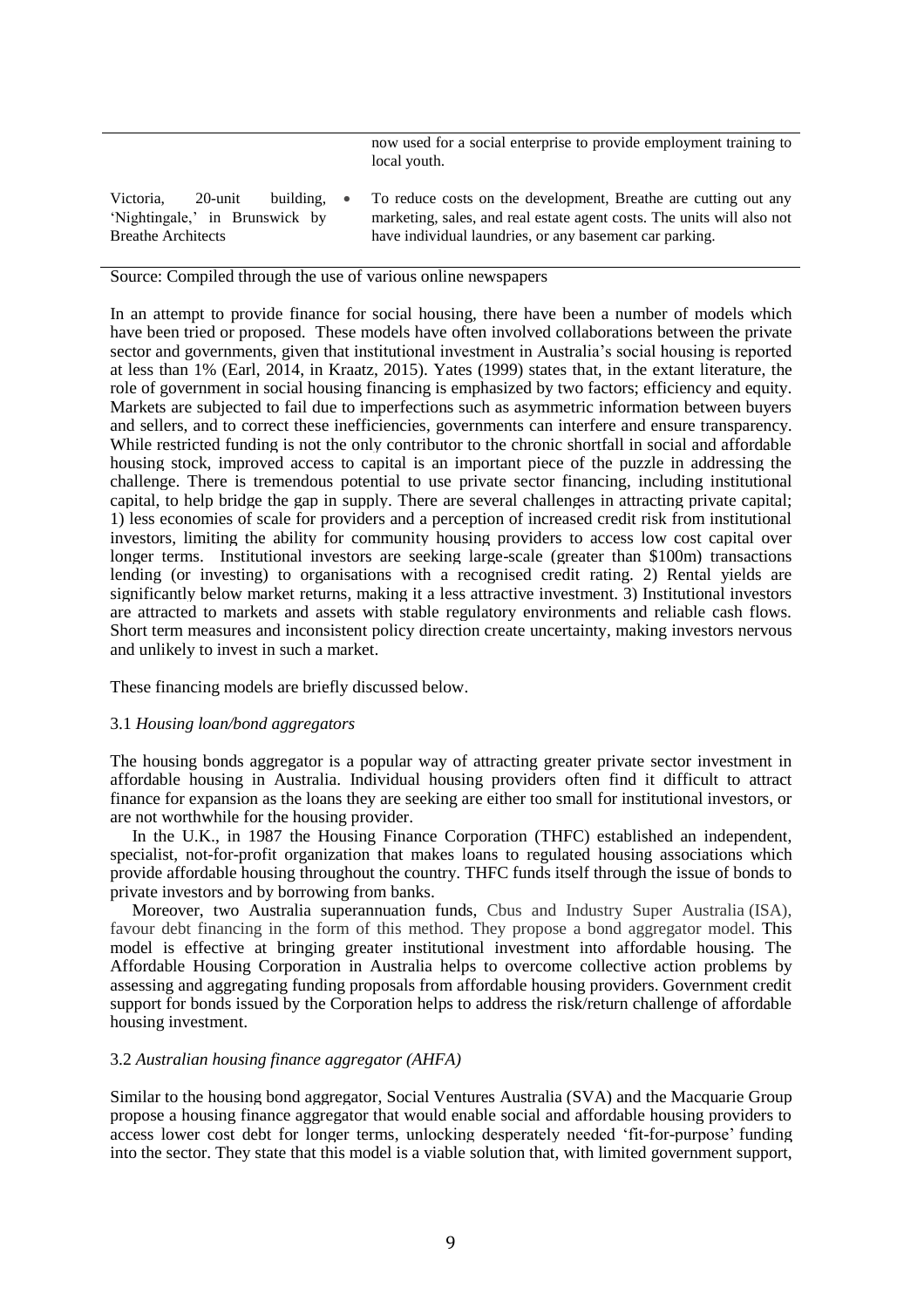could greatly contribute to increasing the stock of social and affordable housing across the country. A housing finance aggregator has been successfully implemented in the U.K. and has been described as an effective and practical financing solution. The model would allow housing providers to access funding at lower interest rates and for longer terms.

It is clear that there is strong interest in the private sector investing in social and affordable housing if the right conditions and regulatory environment are in place. Informed by the experience internationally, notably in the U.K., the model proposed by SVA and the Macquarie Group addresses two cost types (financing costs and financing terms) that could contribute to a better flow of capital into the sector. A not for profit entity, the Australian Housing Finance Aggregator (AHFA) would coordinate with social and affordable housing providers (including community housing providers), and others to determine the amount of debt they seek to raise.<sup>6</sup> This model would aggregate these funding needs and source from superannuation funds and other institutional investors. The funds would be loaned to the relevant social and affordable housing providers in return for ongoing interest payments and the return of capital at the end of the loan life.

## 3.3 *Housing trusts*

 $\overline{a}$ 

Housing trusts are proposed to overcome the current difficulties with scale, and the geographical diversity of assets required to attract large-scale investors into the provision of affordable housing. The establishment of a housing trust would allow for housing assets to be aggregated at an individual state or territory level, across several states and territories or even nationally by community, private sector or government providers of affordable housing. The trust structure also provides a vehicle for the aggregation of equity investment and allows investors to either purchase units in the income stream from the trust, or the capital assets of the trust, or both, depending on their investment profile. A housing trust structure would also allow the recycling of capital by governments, as well as being a means to access additional capital through the gearing of the assets held by the trust. Further, it facilitates the flexibility of having the housing assets of the trust managed by government, the community sector or the private sector. Once established, housing providers potentially transfer stock into the trust in return for the units of equivalent value to the transferred housing stock.

#### 3.4 *Impact investing models including social impact bonds*

Impact investing has recently gained prominence as a tool for governments and service providers to creatively explore improving both social outcomes and the economic efficiency of the investment. Impact investing models allow investors to pursue opportunities that provide both social and financing returns through either direct investment in not-for-profit or social enterprises, or through alternative intermediaries and social impact bonds. Social impact investment offers an opportunity to bring together capital and expertise from the public, private and not-for-profit sectors to deliver better outcomes for the community. It is an investment with the expectation of a social and financing return by attaching a value to defined outcomes and measuring both the outcomes and financing returns achieved. The key features for a viable social impact investment include robust measurement, value for money, a service likely to achieve social outcomes and appropriate sharing of risk and returns. Social impact bonds involve the public sector issuing a contract with nongovernment providers, in which a commitment is made to pay for improved social outcomes that result in public sector savings. The homelessness social impact bond project was launched in London in November 2012. It was designed to improve outcomes for persistent rough sleepers, a sample population of 830. This social impact bond helps the cohort access appropriate services via personalised recovery pathways to sustainable outcomes. Two participating organizations each

<sup>&</sup>lt;sup>6</sup> The proposed Australian housing finance aggregator is expected to carry out credit assessments on appropriate housing providers, issue debt instruments of different maturities to institutional investors, liaise with regulatory bodies to ensure improved governance and regulation of the social and affordable housing sector and ensure compliance to guarantee that housing providers are able to meet their debt obligations.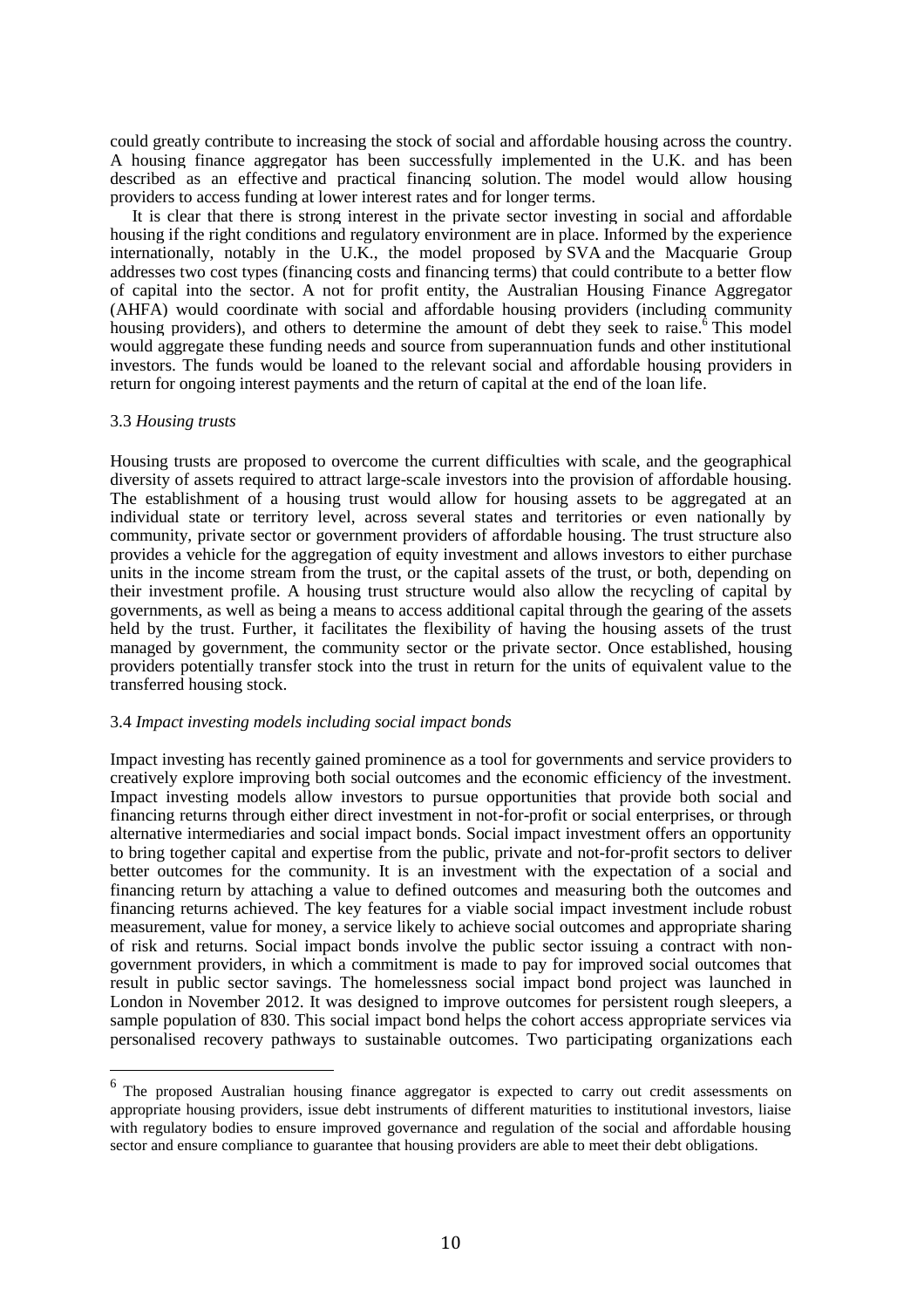target half of the cohort, both utilizing a different financing structure. The first organization established a special purpose vehicle which holds the risk, while the second organization funds interventions through social investors' unsecured loans, whereby the risk is shared across parties. Both participating organizations invested their own funds. There are five outcomes for the two organizations to achieve, which include reducing rough sleeping, stable accommodation, reconnection, employment and health. Each of the five outcomes is allocated a different proportion of the overall funding available, and evidence must be provided before payment can occur across the individual outcomes.

# 3.5 *Infrastructure bonds to finance social housing*

Bonds are a straightforward, long-term financial instrument. Affordable housing supply bonds are designed to reduce the cost of funding available for community housing providers, which enhances their capacity to increase the supply of affordable rental housing. The bonds would be attractive to retail and institutional investors through a mix of tax incentives and government guarantees. The Affordable Housing Finance Corporation (AHFC) issues three types of housing supply bonds; 1) zero interest loan bonds worth \$200m per year – called "social housing growth bonds" providing zero interest long term loans to non-profit housing organisations, public housing authorities, and affordable housing developers (10% of bonds issued); 2) tax smart housing supply bonds – long term, fixed term, fixed interest bonds (6% return) with a tax incentive (no tax is paid on the return) to appeal to retail investors (20% of bonds); 3) AAA housing supply bonds – fixed interest (5% return), long term, AAA rated (government guaranteed) bonds to appeal to institutional investors such as superannuation funds (70% of bonds issued).

# 3.6 *The consortium model*

This model is proposed by the Affordable Housing National Research Consortium, to entail a capped Commonwealth outlay subsidy to the states and territories, enabling the latter to borrow and acquire dwellings for rent to low to moderate income households at income related (i.e., below market) rents. Along this line, Macquarie Bank has proposed that it will pool retail equity investment for the acquisition of rental dwellings managed by a community housing organization. However, this method requires substantial government subsidy to deliver the required return to investors.

# 3.9 *Various forms of tax benefits*

This incentive scheme entails special tax benefits directed at private landlord-investors who rented their dwellings on long leases to community housing organizations or other non-profit providers for a minimum period of time, with the benefits to be split between the investor and provider in the form of lower than market rents. Similar to the US scheme, this would (according to initial microsimulation modelling) target most of the benefit to landlords, providing lower cost rental dwellings, encouraging private investment to flow into that sub-market. It would tend to deliver most benefit to investors providing lower rent stock, encouraging private investment to flow into that sub-market.

# 3.10 *Shared equity model*

This method enables institutional investors to buy an equity share in a mixed-value pool of dwellings spread widely across the states and territories. In this model, the private equity investors receive their return in the form of a share in the growing capital value of the dwellings. Joint Property Australia recently formed a unique model addressing Australia's growing housing affordability needs by enabling the purchase of a property via a structure of shared ownership. Ownership is shared with second tier investors made up of either family, friends, work colleagues or investors.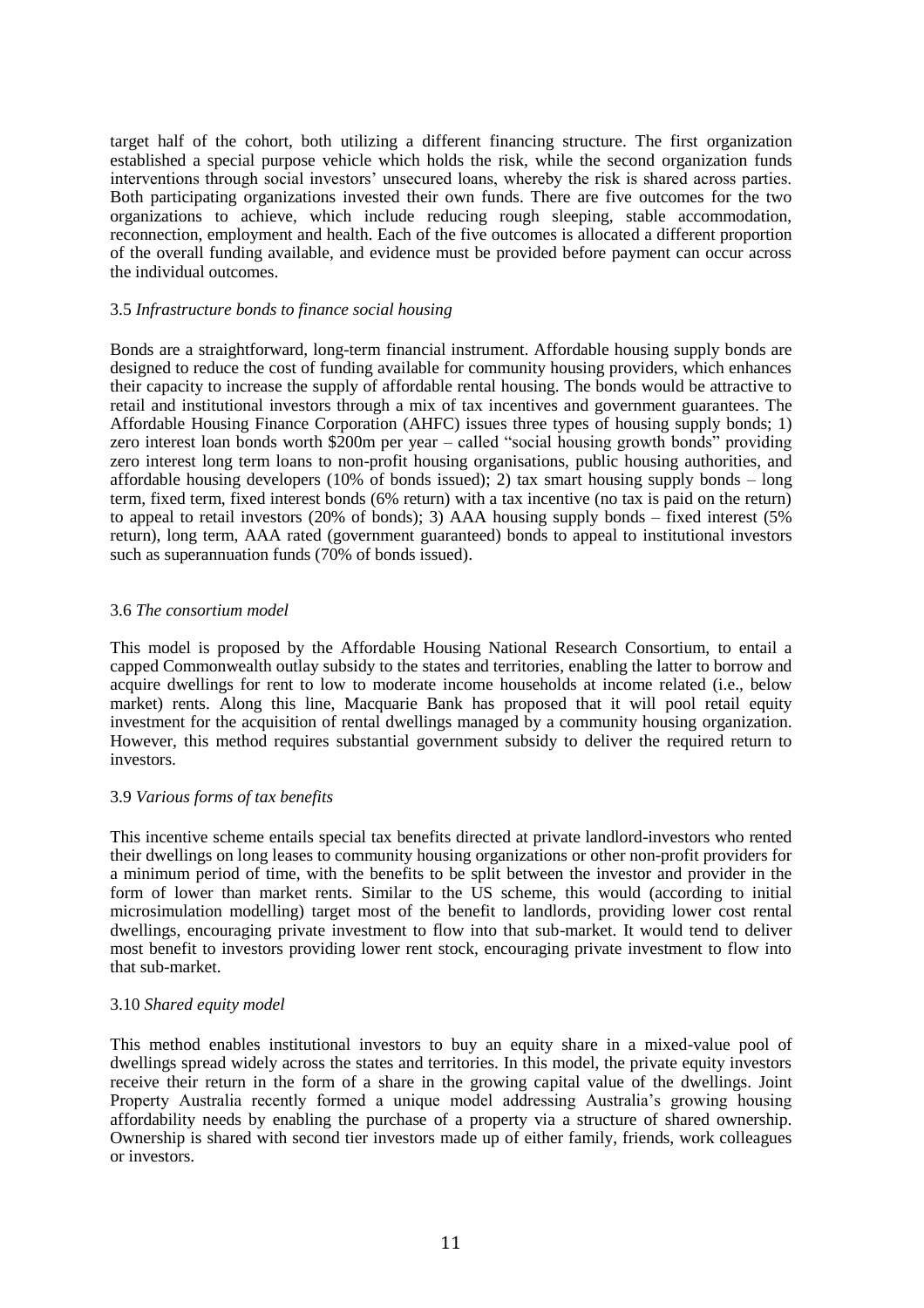## 3.12 *Superannuation funds*

Australia's not-for-profit superannuation sector has \$2.5 trillion funds that could be used as a potential investment in affordable housing nation wide with the establishment of government backed investment products. Industry Super Australia (ISA) said that tapping into Australia's huge retirement savings pool could provide a reliable long-term funding source for the supply of social and affordable housing. They suggest the creation of government supported investment bonds that potential institutional investors such as superannuation funds would be interested in buying. These funds would receive a market rate of return, most likely through fixed interest payments, and the capital invested would be directed to third-party housing providers. Moreover, ISA proposes a direct equity investment model that could facilitate a pipeline of mixed housing developments using superannuation funds. They claim that this model focuses on increasing returns and creating a project pipeline by the "density recycling model (DRuM)" of existing development and recycling the proceeds. Another superannuation fund in Australia, Cbus, together with ISA proposes a debt financing of social housing in the form of a bond aggregator model (BAM). Furthermore, First State Super sees a role for a new "innovative" clearinghouse, and Christian Super suggests a "pathway to ownership" model that attempts to address the structure of the underlying investment and social program.

In Australia, most housing associations have bank financing at three to five years and as a result are constantly refinancing, which can make pricing unattractive. Thus, financing via superannuation funds can be seen as a promising alternative, as it has the ability to take a long-term view compared to the banks, but also earn an appropriate return. However, these models need to be supported by some degree of government support (e.g., potential land grants), at least in the initial stages as the market builds up scale and credibility.

# 4. CONCLUSION



Figure 4: Supply and demand for social housing finance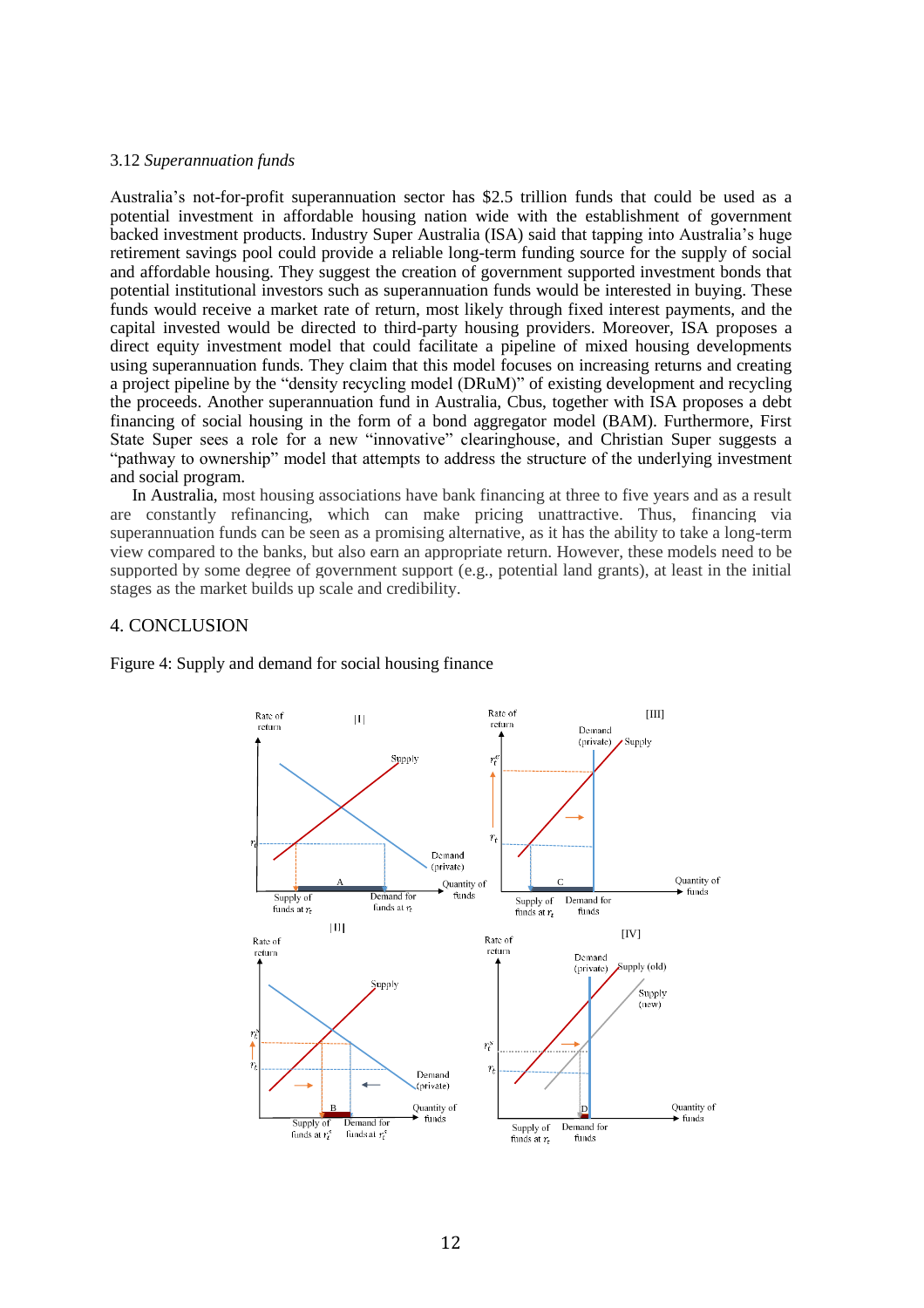*Note*: Figure [I] shows a shortage of funds of \$A billion at a rate of return  $r_t$ . Figure [II] shows a shortage of funds of \$B billion at a rate of return  $r_t^s$ , where  $A > B$  and  $r_t^s > r_t$ . When the rate of return for the supply of funds increases, the shortage of funds decreases. Figure [III] shows a shortage of \$C billion at a rate of return  $r_t$  accounting for the social demand and thereby assuming the demand is inelastic. Figure [IV] shows a shortage of funds of \$D billion at a rate of return  $r_t^s$ , where  $C > D$  and  $r_t^s > r_t$ . Comparing Figure [III] and Figure [IV] it can be seen that the equilibrium is set at a much lower level, by shifting the supply curve which makes the funds affordable to the investors.

We have shown in our review of the literature that there is a huge funding gap for social housing, and hence, there is an incomplete or missing market in social finance in Australia. Within the context of our demand and supply model, as shown in Figure 4, this is a situation where the return on funds is below the equilibrium, and therefore the demand for funds is far more than the supply of funds. If the shortage of funds is to be eliminated, there should be a movement towards equilibrium, which would require the return on funds invested in social housing to go up, as illustrated in Diagrams [I] and [II] as this creates an increase in the quantity of funds supplied while also decreasing the quantity of funds demanded. However, it is not clear whether the decrease in quantity of funds can actually happen since society considers social housing to be a necessity. If this is the case, this implies that the demand for social housing funds is actually more inelastic (a more vertical demand curve), as illustrated in Diagram [III]. In this scenario, as returns are increased towards equilibrium, the shortage is eliminated through the increase in quantity of funds supplied, but not by a simultaneous decrease in quantity of funds demanded. This would mean that suppliers of funds, i.e. institutional investors, would need to provide much higher funding, as indicated in Diagram [IV]. The challenge therefore is to reveal to what extent institutional investors are willing and able to provide this additional funding if indeed returns from social housing investments increase. At this stage, the existing literature does not provide a clear answer to this issue.

There is the more basic issue as to whether, in fact, increased financial returns on social housing can actually be achieved or accomplished. Again, the extant literature fails to provide any solid empirical evidence to address this issue. Existing studies have used traditional (net present value or internal rate of returns) models of financial evaluation and their results show that the returns on social housing are below those required by institutional investors. There is therefore a need for studies that would explore new models of evaluating the financial returns of social housing in order to obtain a clear picture of returns on social housing investment. Now, if it is not possible to obtain very high returns on social housing investment, then the challenge is how can this funding gap be eliminated, even if returns on social housing investment are relatively low? In the context of Figure 4, this would mean that the supply curve for social housing finance should shift to the right (downwards) as indicated in Diagram [IV]. Does this mean that suppliers of funds should still find it profitable to invest even if returns on social housing are relatively low? How can this be possible? This might mean that these providers of funds should be able to supply funding at a much lower cost (below market), which implies that government subsidies or guarantees are needed so that the risk facing them also diminishes.

However, at this stage, it is very difficult to provide a clear answer as to which course of action policymakers and other stakeholders can or should undertake. This is because there are a number of fundamental and important questions which are still to be answered by more systematic, scientifically and empirically grounded research within the context of the supply and demand model that we have presented. These questions are:

- RQ1: What is actually the shape (or elasticity) of the demand and supply curves for social housing? How elastic or inelastic (how vertical or horizontal) are they?
- RQ2: What factors or variables affect the demand and supply of funds/credit?
- RQ3: How can externalities (negative and positive) be minimised?

#### REFERENCES

Akerlof G: The market for 'Lemons': Quality uncertainty and the market mechanism. *The Quarterly Journal of Economics*1970, 84(3):488–500.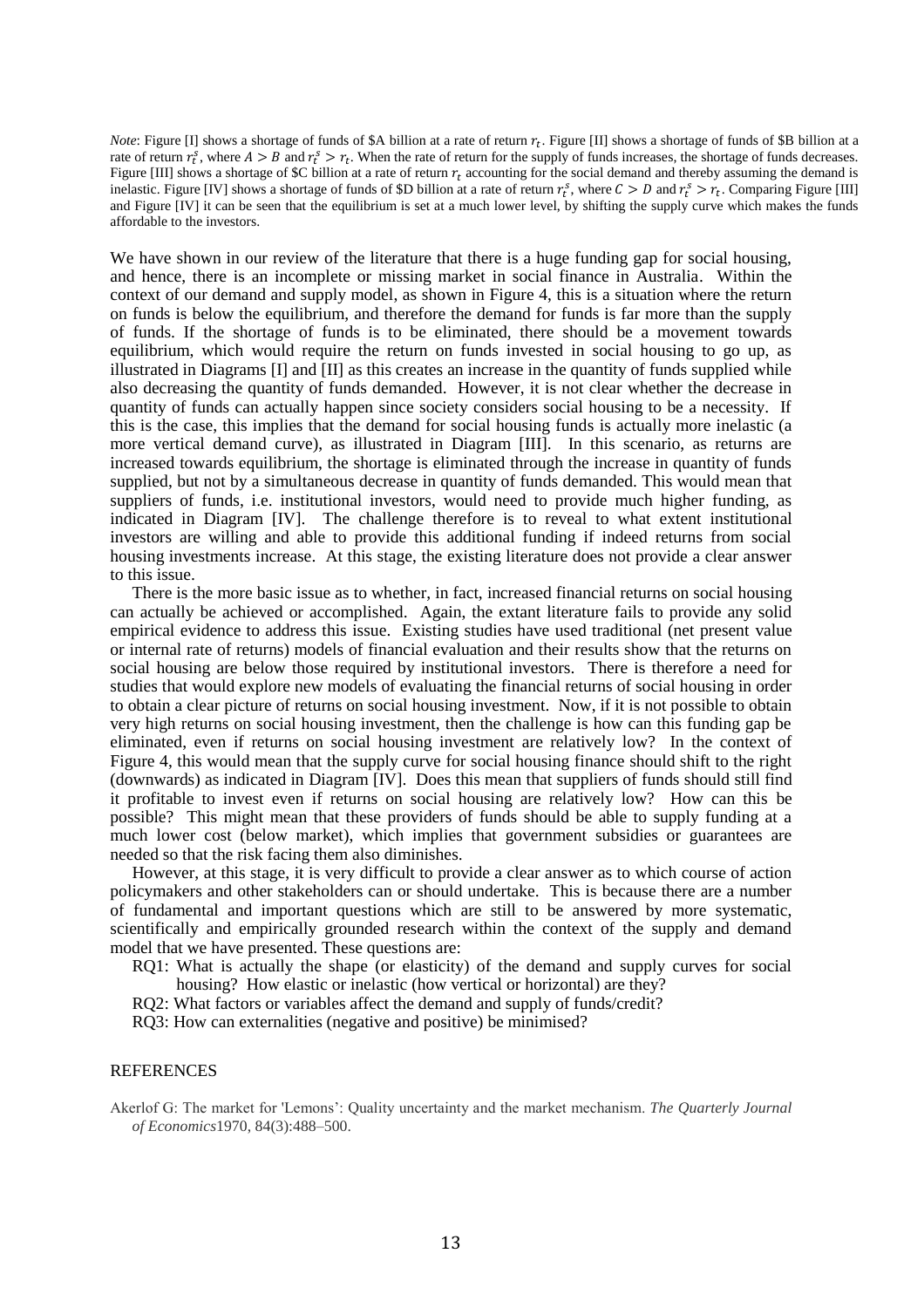- Ashraf, N., Giné, X., & Karlan, D. (2009). Finding missing markets (and a disturbing epilogue): Evidence from an export crop adoption and marketing intervention in Kenya. *American Journal of Agricultural Economics*, *91*(4), 973-990.
- Barbaroux, P. (2014). From market failures to market opportunities: Managing innovation under asymmetric information. *Journal of Innovation and Entrepreneurship*, *3*(1), 1.
- Bigelow, J. P. (1993). Inducing efficiency: Externalities, missing markets, and the Coase theorem. *International Economic Review*, 335-346.
- Berry, M., Whitehead, C., Williams, P., & Yates, J. (2004). Financing affordable housing: A critical comparative review of the United Kingdom and Australia, *Australian Housing and Urban Research Institute.*
- Bromley, D. W. (1989). Entitlements, missing markets, and environmental uncertainty. *Journal of Environmental Economics and Management*, *17*(2), 181-194.
- Coase, R. H. (1960). The problem of social cost. In *Classic Papers in Natural Resource Economics* (pp. 87- 137). Palgrave Macmillan UK.
- Flynn. P. (2016). Joint Submission to the Council on Federal Financial Relations Affordable Housing Working Group, Social Ventures Australia and Macquarie Group Limited discussion paper.
- Forrest et al. (2012). The housing resettlement experience of refugee immigrants to Australia. Journal of Refugee Studies, 6(20).
- Frakt, A. B. 2011. How Much Do Hospitals Cost Shift? A Review of the Evidence. *Milbank Quarterly* 89 (1):90–130.
- Fuchs, V. R. A Comprehensive Cure: Universal Health Care Vouchers Originally published in The Hamilton Project: Advancing Opportunity, Prosperity and Growth, Discussion Paper 2007–11, July 2007. Brookings Institution.
- Furman, J. (2008). *Missing Markets: Why Markets that Can Reduce Risks are Missing and what Can be Done about it*. Brookings Institution.
- Gale, W. G., Orszag, P. R., & Gruber, J. (2006). Improving opportunities and incentives for saving by middle-and low-income households. Brookings Institution.
- Hulse, K., Reynolds, M., Stone, W., & Yates. J. (2015). Supply shortages and affordability outcomes in the private rental sector: Short and longer term trends, *Australian Housing and Urban Research Institute.*
- Jensen, R. 2007. "The Digital Provide: Information (Technology), Market Performance and Welfare in the South Indian Fisheries Sector." Quarterly Journal of Economics 122(3):879– 924.
- Kirzner, I. Entrepreneurial discovery and the competitive market process: An Austrian approach. *Journal of Economic Perspectives* 1997, 35(1):60–85.
- Kraatz, J. A., Mitchell, J., Matan, A., & Newman, P. (2015). Rethinking social housing: Efficient, effective and equitable. *Sustainable Built Environment National Research Centre Research Report*, 75.
- May, Z., & McGill, J. (2016). Options for unlocking institutional investment in affordable housing, *Submission regarding affordable housing working group issues paper - Industry Super Australia.*
- Milligan, V., Pawson, H., Williams, P., & Yates, J. (2015). Next moves? Expanding affordable rental housing in Australia through institutional investment. *City*.
- Milligan, V., Yates, J., Wiesel, I., & Pawson, H. (2013). Financing rental housing through institutional investment, Volume 1: outcomes from an Investigative Panel, *Australian Housing and Urban Research Institute.*
- Pauly, M. V. (2013). *Health reform without side effects: Making markets work for individual health insurance*. Hoover Press.
- Pigou, A. C. (1920). The Economics of Welfare. London: Macmillan and Co.
- Pinnegar, S., Easthope, H., Randolph, B., Williams, P., &Yates, J. (2009). Innovative financing for homeownership: The potential for shared equity initiatives in Australia. *Australian Housing and Urban Research Institute.*
- Refugee Council of Australia (RCOA). (2013). Housing issues for refugees and asylum seekers in Australia.
- Response to the Queensland Housing Strategy Discussion Paper Working Together for Better Housing and Sustainable Communities, Mission Australia and Mission Australia Housing discussion paper.
- Spence, M. Informational aspects of market structure: an introduction. *The Quarterly Journal of Economics* 1976, 90(4):591–97.
- Stiglitz, J. E. (1989). Markets, market failures, and development. *The American Economic Review*, *79*(2), 197-203.
- Stiglitz, J. E., et al. (2000). Economics of the public sector, ISNAR, La Haya (Países Bajos). IICA, San José (Costa Rica).